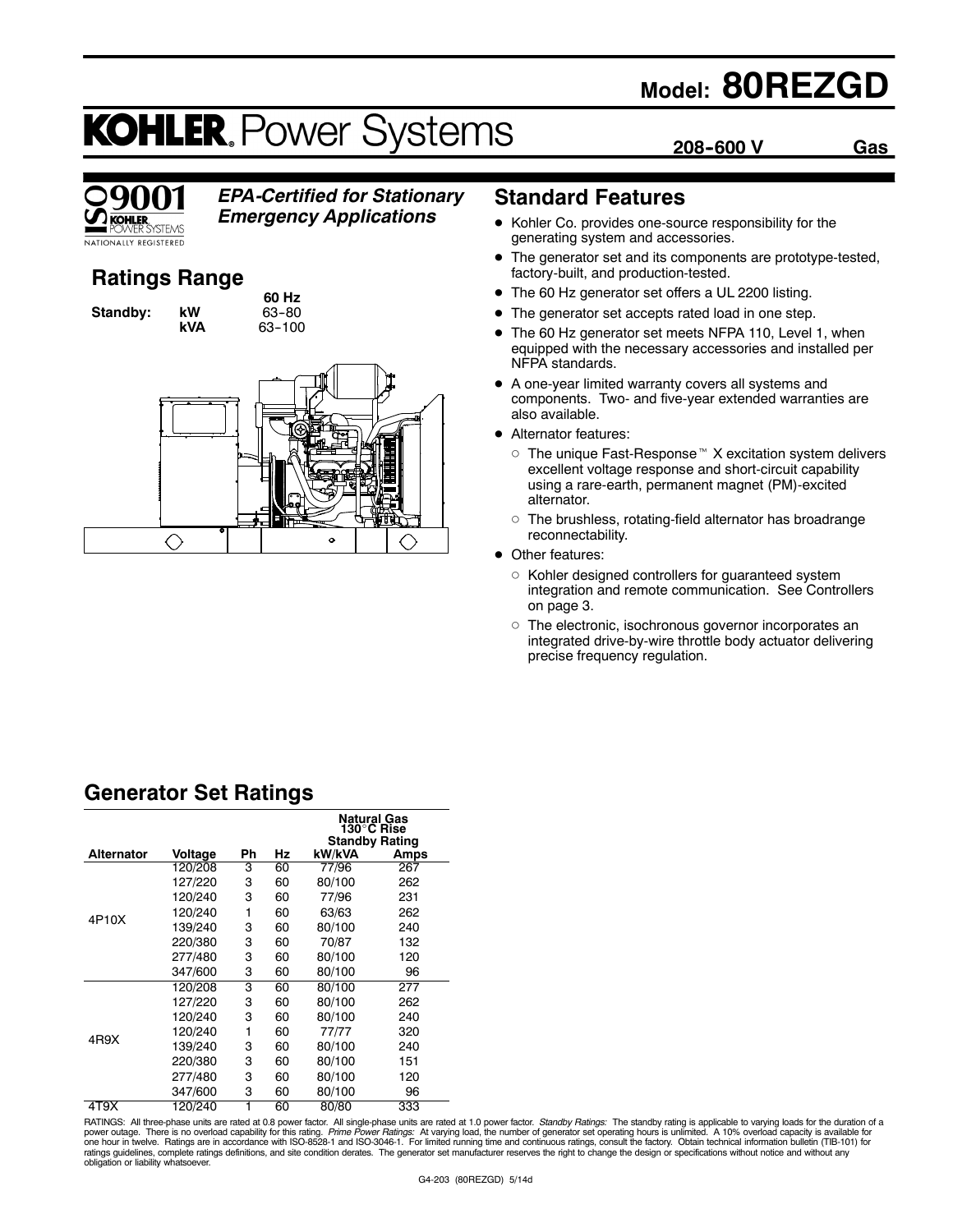## **Alternator Specifications**

|                                          | <b>Specifications</b> |                 | <b>Alternator</b>            |  |
|------------------------------------------|-----------------------|-----------------|------------------------------|--|
|                                          | Manufacturer          |                 | Kohler                       |  |
|                                          | Type                  |                 | 4-Pole, Rotating-Field       |  |
|                                          | Exciter type          |                 | Brushless, Rare-Earth        |  |
|                                          |                       |                 | Permanent Magnet             |  |
|                                          | Leads: quantity, type |                 |                              |  |
|                                          | 4PX, 4RX              |                 | 12, Reconnectable            |  |
|                                          | 4TX                   |                 | 4, 120/240                   |  |
| Voltage regulator                        |                       |                 | Solid State, Volts/Hz        |  |
| Insulation:                              |                       |                 | <b>NEMA MG1</b>              |  |
| Material                                 |                       |                 | Class H                      |  |
| Temperature rise                         |                       |                 | 130°C, Standby               |  |
| Bearing: quantity, type                  |                       |                 | 1, Sealed                    |  |
| Coupling                                 |                       |                 | Flexible Disc                |  |
| Amortisseur windings                     |                       |                 | Full                         |  |
| Voltage regulation, no-load to full-load |                       |                 | <b>Controller Dependent</b>  |  |
| One-step load acceptance                 |                       |                 | 100% of Rating               |  |
| Unbalanced load capability               |                       |                 | 100% of Rated Standby        |  |
|                                          |                       |                 | Current                      |  |
| Peak motor starting kVA:                 |                       |                 | (35% dip for voltages below) |  |
|                                          | 480 V                 | 4P10X (12 lead) | 275 (60 Hz)                  |  |
|                                          | 480 V                 | 4R9X (12 lead)  | 385 (60 Hz)                  |  |

240 V 4T9X (4 lead) 237 (60 Hz)

- NEMA MG1, IEEE, and ANSI standards compliance for temperature rise and motor starting.
- Sustained short-circuit current of up to 300% of the rated current for up to 10 seconds.
- **•** Sustained short-circuit current enabling downstream circuit breakers to trip without collapsing the alternator field.
- Self-ventilated and dripproof construction.
- Windings are vacuum-impregnated with epoxy varnish for dependability and long life.
- Superior voltage waveform from a two-thirds pitch stator and skewed rotor.

## **Application Data**

Vortec 5.7 L, 4-Cycle

## **Engine**

**Engine Specifications**

Manufacturer General Motors Engine: model, type Industrial Powertrain

Turbocharged Cylinder arrangement V-8 Displacement, L (cu. in.) 5.7 (350) Bore and stroke, mm (in.) 101.6 x 88.4 (4.00 x 3.48) Compression ratio 9.1:1 Piston speed, m/min. (ft./min.) 318 (1044) Main bearings: quantity, type 5, M400 Copper Lead Rated rpm 1800 Max. power at rated rpm, kW (HP) 99 (133) Cylinder head material Cast Iron<br>
Piston type and material Cast China High Silicon Aluminum Piston type and material Crankshaft material Nodular Iron Valve (exhaust) material example of the Forged Steel<br>Governor type example and the Electronic Governor type Frequency regulation, no-load to full-load Isochronous Frequency regulation, steady state  $\pm 0.5\%$ Frequency **Fixed** Air cleaner type, all models Dry

## **Exhaust**

| Dry                                                  |
|------------------------------------------------------|
| 18.9 (670)                                           |
| 649 (1200)                                           |
|                                                      |
| 10.2(3.0)                                            |
| <b>Flanged Outlet at Catalyst</b><br>see ADV drawing |
|                                                      |

## **Engine Electrical**

| <b>Engine Electrical System</b>                   |                        |
|---------------------------------------------------|------------------------|
| Ignition system                                   | <b>Individual Coil</b> |
|                                                   | Near Plug Ignition     |
| Battery charging alternator:                      |                        |
| Ground (negative/positive)                        | Negative               |
| Volts (DC)                                        | 12                     |
| Ampere rating                                     | 70                     |
| Starter motor rated voltage (DC)                  | 12                     |
| Battery, recommended cold cranking<br>amps (CCA): |                        |
| Qty., rating for $-18^{\circ}$ C (0°F)            | 1.630                  |
| Battery voltage (DC)                              | 12                     |

### **Fuel**

| <b>Fuel System</b>                                            |                       |
|---------------------------------------------------------------|-----------------------|
| Fuel type                                                     | <b>Natural Gas</b>    |
| Fuel supply line inlet                                        | 1 1/4 NPTF            |
| Gas fuel supply pressure, measured at                         |                       |
| the generator set fuel inlet downstream                       |                       |
| of any fuel system equipment                                  |                       |
| accessories, kPa (in. H <sub>2</sub> O)                       | $1.74 - 2.74(7 - 11)$ |
| <b>Fuel Composition Limits *</b>                              | Nat. Gas              |
|                                                               |                       |
| Methane, % by volume                                          | 90 min.               |
| Ethane, % by volume                                           | 4.0 max.              |
| Propane, % by volume                                          | $1.0$ max.            |
| Propene, % by volume                                          | $0.1$ max.            |
| $C_4$ and higher, % by volume                                 | $0.3$ max.            |
| Sulfur, ppm mass                                              | 25 max.               |
| Lower heating value,<br>$MJ/m^3$ (Btu/ft <sup>3</sup> ), min. |                       |

\* Fuels with other compositions may be acceptable. If your fuel is outside the listed specifications, contact your local distributor for further analysis and advice.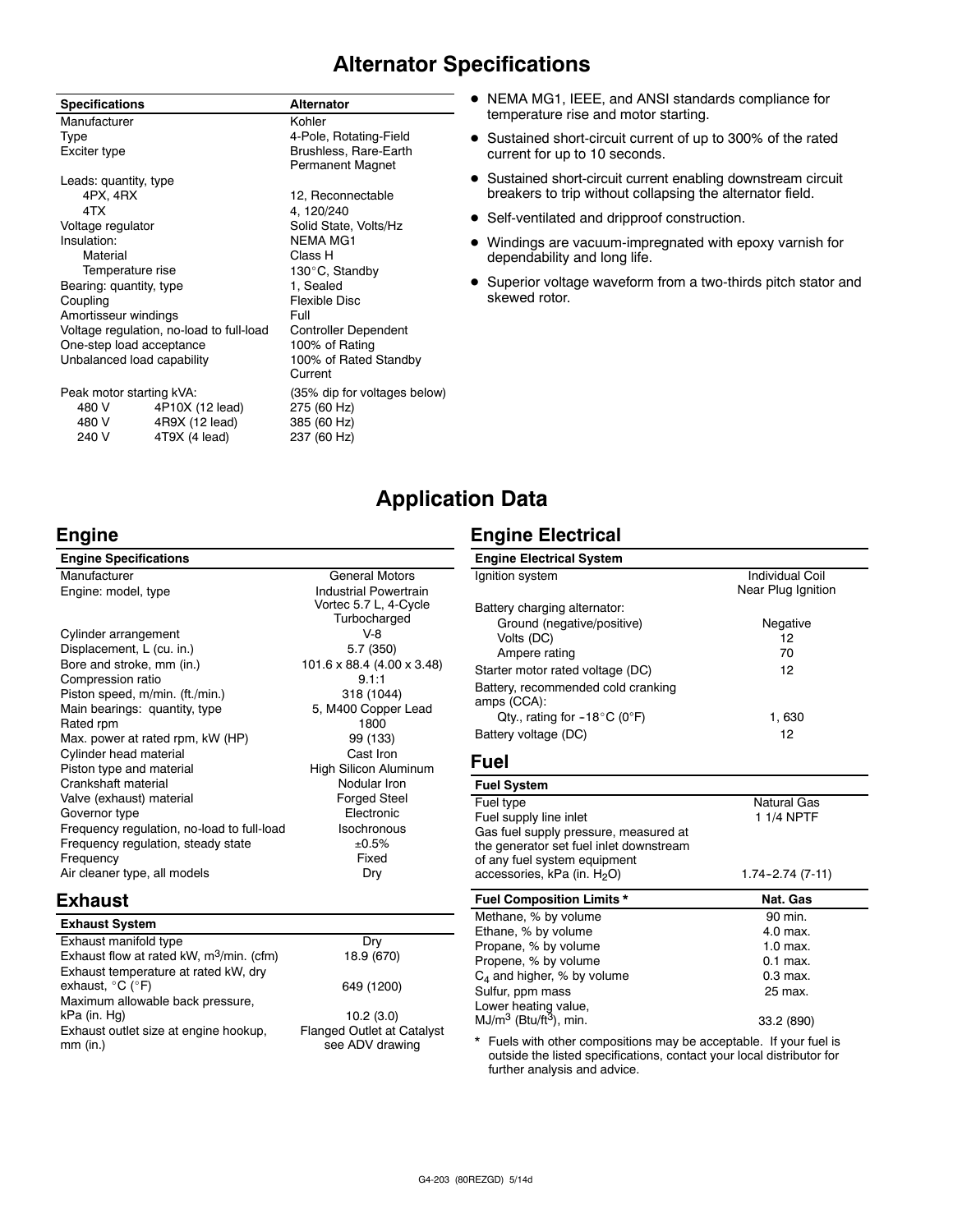## **Lubrication**

| <b>Lubricating System</b>             |                      |
|---------------------------------------|----------------------|
| Type                                  | <b>Full Pressure</b> |
| Oil pan capacity, L (gt.)             | 4.7(5.0)             |
| Oil pan capacity with filter, L (qt.) | 6.2(6.5)             |
| Oil filter: quantity, type            | 1, Cartridge         |

## **Cooling**

#### **Radiator System** Ambient temperature,  $^{\circ}C$  ( $^{\circ}F$ ) \* 50 (122) Engine jacket water capacity, L (gal.) 6.8 (1.8) Radiator system capacity, including engine, L (gal.) 22.5 (6.0) Engine jacket water flow, Lpm (gpm) 144 (38) Heat rejected to cooling water at rated kW, dry exhaust, kW (Btu/min.) 62 (3540) Water pump type **Centrifugal** Fan diameter, including blades, mm (in.) 599 (23.6) Fan, kWm (HP) 6.7 (9.0) Max. restriction of cooling air, intake and discharge side of radiator, kPa (in.  $H<sub>2</sub>O$ )  $0.125(0.5)$

\* Enclosure with enclosed silencer reduces ambient temperature capability by  $10^{\circ}$ C (18 $^{\circ}$ F).

## **Operation Requirements**

| <b>Air Requirements</b>                                                     |            |
|-----------------------------------------------------------------------------|------------|
| Radiator-cooled cooling air,                                                |            |
| $m^3$ /min. (scfm) $\ddagger$                                               | 156 (5500) |
| Combustion air, m <sup>3</sup> /min. (cfm)                                  | 6.8(237)   |
| Heat rejected to ambient air:                                               |            |
| Engine, kW (Btu/min.)                                                       | 47 (2700)  |
| Alternator, kW (Btu/min.)                                                   | 14.5 (825) |
| $\dagger$ Air density = 1.20 kg/m <sup>3</sup> (0.075 lbm/ft <sup>3</sup> ) |            |

#### Fuel Consumption  $\ddot{=}$

| Natural Gas, m <sup>3</sup> /hr. (cfh) at % load                                                                                                                                                                                                            |      | <b>Standby Ratings</b> |
|-------------------------------------------------------------------------------------------------------------------------------------------------------------------------------------------------------------------------------------------------------------|------|------------------------|
| 100%                                                                                                                                                                                                                                                        | 33.6 | (1185)                 |
| 75%                                                                                                                                                                                                                                                         | 27.8 | (981)                  |
| 50%                                                                                                                                                                                                                                                         | 22.0 | (777)                  |
| 25%                                                                                                                                                                                                                                                         | 16.2 | (573)                  |
| $0\%$                                                                                                                                                                                                                                                       | 10.4 | (369)                  |
| $\pm$ M . $\pm$ 1 f $\pm$ 1 $\pm$ 1 $\pm$ 1 $\pm$ 1 $\pm$ 1 $\pm$ 1 $\pm$ 2 $\pm$ 2 $\pm$ 1 $\pm$ 1 $\pm$ 2 $\pm$ 2 $\pm$ 2 $\pm$ 2 $\pm$ 2 $\pm$ 2 $\pm$ 2 $\pm$ 2 $\pm$ 2 $\pm$ 2 $\pm$ 2 $\pm$ 2 $\pm$ 2 $\pm$ 2 $\pm$ 2 $\pm$ 2 $\pm$ 2 $\pm$ 2 $\pm$ 2 |      |                        |

 $\ddagger$  Nominal fuel rating: Natural gas, 37 MJ/m<sup>3</sup> (1000 Btu/ft.<sup>3</sup>)

## **Controllers**



#### **Decision-Maker<sup>®</sup> 3000 Controller**

Provides advanced control, system monitoring, and system diagnostics for optimum performance and compatibility.

- $\bullet$  Digital display and menu control provide easy local data access
- Measurements are selectable in metric or English units
- Remote communication thru a PC via network or serial configuration
- Controller supports Modbus<sup>®</sup> protocol
- $\bullet$  Integrated hybrid voltage regulator with  $\pm 0.5\%$  regulation
- $\bullet$  Built-in alternator thermal overload protection
- NFPA 110 Level 1 capability

Refer to G6-100 for additional controller features and accessories.



#### **Decision-Maker<sup>®</sup> 550 Controller**

Provides advanced control, system monitoring, and system diagnostics with remote monitoring capabilities.

- $\bullet$  Digital display and keypad provide easy local data access
- $\bullet$  Measurements are selectable in metric or English units
- Remote communication thru a PC via network or modem configuration
- $\bullet$  Controller supports Modbus<sup>®</sup> protocol
- $\bullet$  Integrated voltage regulator with  $\pm 0.25\%$  regulation
- Built-in alternator thermal overload protection
- NFPA 110 Level 1 capability

Refer to G6-46 for additional controller features and accessories.